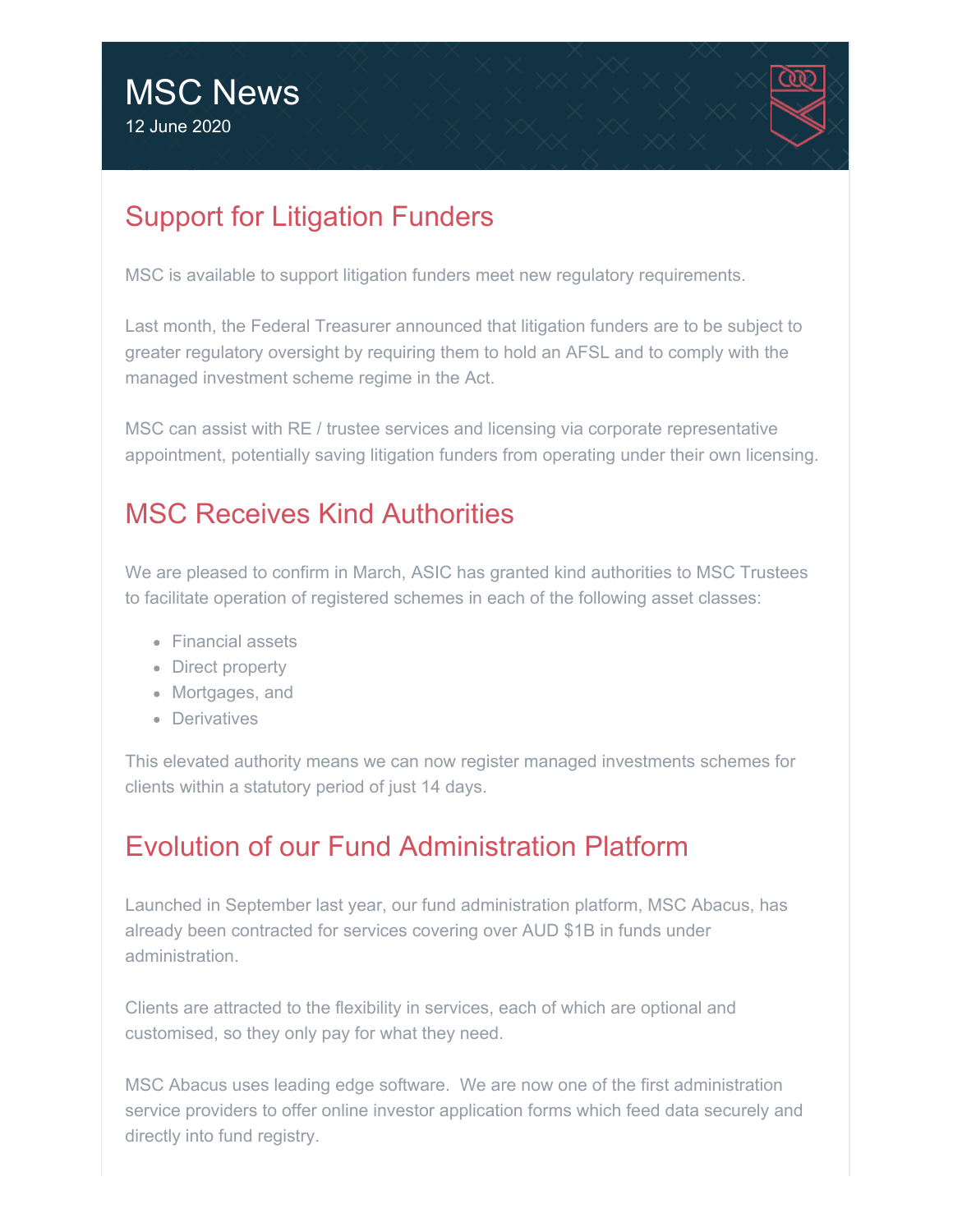Specific services are white-labelled in favour of client branding and include:

- unit/investor registry
- KYC / AML checks
- unit certificates
- distribution statements
- investor communications
- online investor portal
- online application forms, and
- tax statements and reporting

# Foreign Fund Manager Licensing

A reminder that MSC is able to support foreign fund managers (FFMs) deal with new regulatory changes and licence requirements.

MSC Advisory offers AFSL corporate representative appointments which are:

- immediate:
- backed by high calibre credentials;
- supported with local guidance and oversight.

MSC services are designed to support FFMs by:

- backing and respecting their commercial objectives;
- reallocating ultimate regulatory risk away from the FFM where possible;
- minimising time to market without a need for direct engagement with ASIC; and
- providing additional local resource support of the highest calibre.

## New Manager Appointment

We are delighted to welcome Henry Moo to our Management team.

Born in Hong Kong and fluent in Mandarin, Cantonese & English, Henry has spent 24 years in Corporate & Commercial banking, working for foreign banks that included Dah Sing Bank, ANZ, HSBC, The Bank of East Asia, Hang Seng Bank, ABN AMRO, and Societe Generale, in China. He has also lived and worked in major Chinese cities located in Beijing, Guangzhou, Haikou, Chengdu, Shenzhen and Shanghai before moving permanently to Sydney in Nov 2016.

Henry was previously Head of Commercial Banking for ANZ China and led the crossborder business flow for institutional & commercial customers who have investments (mainly real estate) in Australia and New Zealand. He graduated from the University of Western Australia with a Bachelor Degree of Commerce (Accounting) and an MBA/CPA